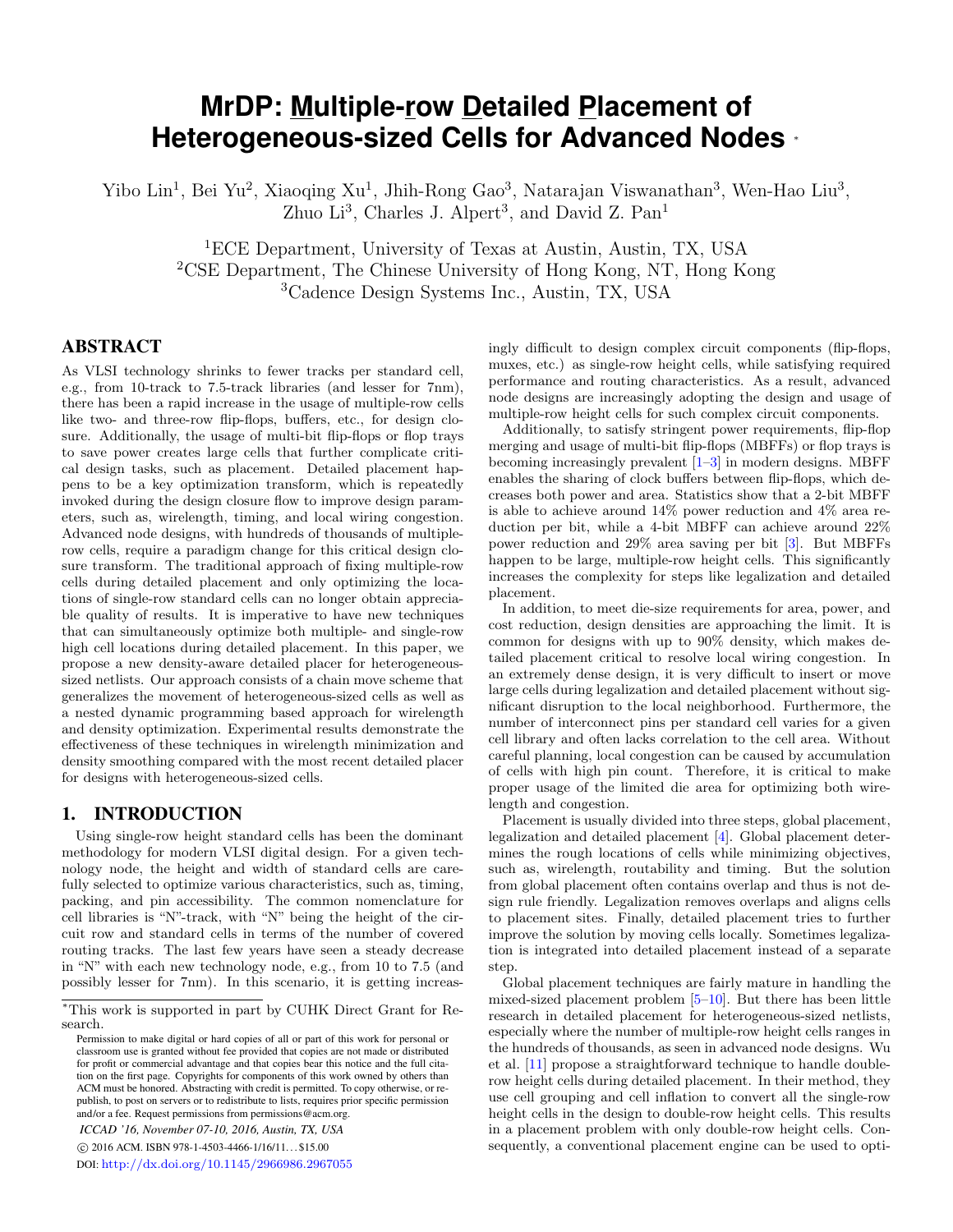<span id="page-1-1"></span>

Figure 1: Example of multiple-row height cells in a layout.

mize the designs. However, this approach is unable to handle the power line alignment constraint from multiple-row height cells; e.g. cells with power rail on top and bottom have to be placed in rows with the same power line configuration. Another key drawback with this approach is its inability to handle larger cells that span three or more circuit rows. Chow et al. [\[12\]](#page-7-2) propose the first legalization algorithm for multiple-row height standard cells with an objective of displacement minimization. They explore the insertion points in the layout and try to remove overlaps with minimum displacement.

To address the challenges in placement for advanced technology nodes, we propose a detailed placer for heterogeneous-sized netlists that addresses the traditional detailed placement objectives of wirelength, cell density and pin density [\[4,](#page-6-2) [5,](#page-6-3) [11,](#page-7-1) [13–](#page-7-3)[16\]](#page-7-4). The major contributions are summarized as follows.

- 1. A chain move scheme that generalizes the movement of heterogeneous-sized cells to optimize wirelength, cell and pin density by searching for the maximum prefix sum of the improvements.
- 2. A nested dynamic programming based technique solving ordered double-row placement for wirelength optimization.
- 3. Outperform the most recent detailed placer for multiplerow height cells by 3.0% in scaled wirelength, 13.3% in cell density and 13.2% in pin density.

The rest of the paper is organized as follows. Section [2](#page-1-0) illustrates the special constraints and problem formulation for the placement. Section [3](#page-2-0) provides a detailed explanation of our proposed techniques. Section [4](#page-6-4) verifies the effectiveness of our approach, followed by conclusion in Section [5.](#page-6-5)

#### <span id="page-1-0"></span>2. PRELIMINARIES AND OVERALL FLOW

In this section, we will explain the constraints in placement for designs with heterogeneous-sized standard cells and give the problem formulation.

#### 2.1 Power Line Alignment

Power line alignment is a special placement constraint from a multiple-row height cell. Fig. [1](#page-1-1) illustrates an layout example of seven multiple-row height cells, where five cells take even number of rows (i.e. cells  $a, c, d, f$  and  $g$ ). Cells  $a, d$  and  $g$  have power rails (VDD) on top and bottom of the cells, and ground rails (GND) in the middle. They must be placed in alternative rows with proper VDD/GND alignment, since we cannot fix the alignment through cell flipping or rotation. Similarly, cells  $c$  and  $f$  have VDD in the middle and GND on the top and bottom. The bottom of such cells must be aligned to rows with GND at the bottom. However, for cells with odd number of rows, such as cell  $b$  and  $e$ , there is no such constraint, since it has power rail on the top or bottom and ground rail on the other side. This configuration is the same as single-row height cells, so cell flipping and rotation can fix the alignment issue.

The constraint for power line alignment can be summarized as follows. An even-row height cell must align to placement rows with the same type of power line at the bottom as that in the cell, while any odd-row height cell, including single-row height cell, can align to any placement row with proper orientation.

#### 2.2 Problem Formulation

In modern VLSI placement, the optimization usually includes multiple objectives, such as wirelength and density. Wirelength is still regarded as the major objective, while density metrics cannot be neglected, because pure wirelength-driven placement often produces congested solution that results in difficulty for postplacement stages, such as routing. Therefore, in this work we adopt the scaled wirelength metric from ICCAD 2013 placement contest [\[17\]](#page-7-5) considering both wirelength and cell density. Halfperimeter wirelength (HPWL) is used as the wirelength metric, which is defined as follows:

HPWL = 
$$
\sum_{n \in N} \max_{i \in n} x_i - \min_{i \in n} x_i + \max_{i \in n} y_i - \min_{i \in n} y_i,
$$
 (1)

where  $N$  denotes the set of interconnections in the circuit.

Average bin utilization (ABU) evaluates the density of a place-ment solution [\[8\]](#page-7-6). The average density of the top  $\gamma\%$  bins of highest utilization is denoted by  $ABU_{\gamma}$ . The ABU penalty for density is computed from a weighted sum of overflow, which is defined in the following equations.

$$
\text{overflow}_{\gamma} = \max(0, \frac{\text{ABU}_{\gamma}}{d_t} - 1),\tag{2a}
$$

$$
ABU = \frac{\sum_{\gamma \in \Gamma} w_{\gamma} \cdot \text{overlap}_{\gamma}}{\sum_{\gamma \in \Gamma} w_{\gamma}}, \Gamma \in \{2, 5, 10, 20\},\qquad(2b)
$$

where  $d_t$  denotes the target utilization and  $w_2$ ,  $w_5$ ,  $w_{10}$ ,  $w_{20}$ are set to 10, 4, 2, 1, respectively. With the definition of ABU penalty, ICCAD 2013 placement contest defines a scaled wirelength cost to generalize both wirelength and density costs, as shown in Eq.  $(3)$ .

<span id="page-1-2"></span>
$$
sHPWL = HPWL \cdot (1 + ABU). \tag{3}
$$

In the ICCAD 2013 placement contest, only cell area utilization is included in the computation of ABU. In advanced technology nodes, area utilization is not enough to model the congestion, because some large cells may contain very few pins, while some small cells may in the contrast involve a lot of interconnections. So we propose average pin utilization (APU) that captures the pin distribution of the layout. The pin density in each bin is the ratio of number of pins to the number of placement sites in the bin. Once the pin density map is obtained, the computation of APU penalty is the same as that of ABU.

With all the metrics defined, the multiple-row detailed placement (MrDP) problem is defined as follows.

**Problem 1 (MrDP).** Given an initial heterogeneous-sized standard cell placement plus a number of fixed macro blocks, either legal or not, we produce a legal placement solution with optimized wirelength and density, i.e. sHPWL and APU.

#### 2.3 Overall Flow

The overall flow of our detailed placement engine is shown in Alg. [1.](#page-0-0) Given the placement solution from global placement, we first check whether the placement is legal. If it is not legal, legalization is performed to remove overlaps and align power line of multiple-row cells. In this step, we first perform chain move algorithm (see Section [3.1\)](#page-2-1) in overlap reduction mode. Because the initial placement solutions may contain many overlaps leading to large wirelength degradation in legalizer. Next the legalizer from [\[12\]](#page-7-2) is called to ensure legality with minimum displacement. Then we perform wirelength optimization to improve both wirelength and density until less than 1% cells are moved or maximum iteration is reached. We allow at most 6 iterations in the experiment. The ordered double-row placement (see Section [3.2\)](#page-4-0) is performed to further optimize wirelength before the final placement is produced.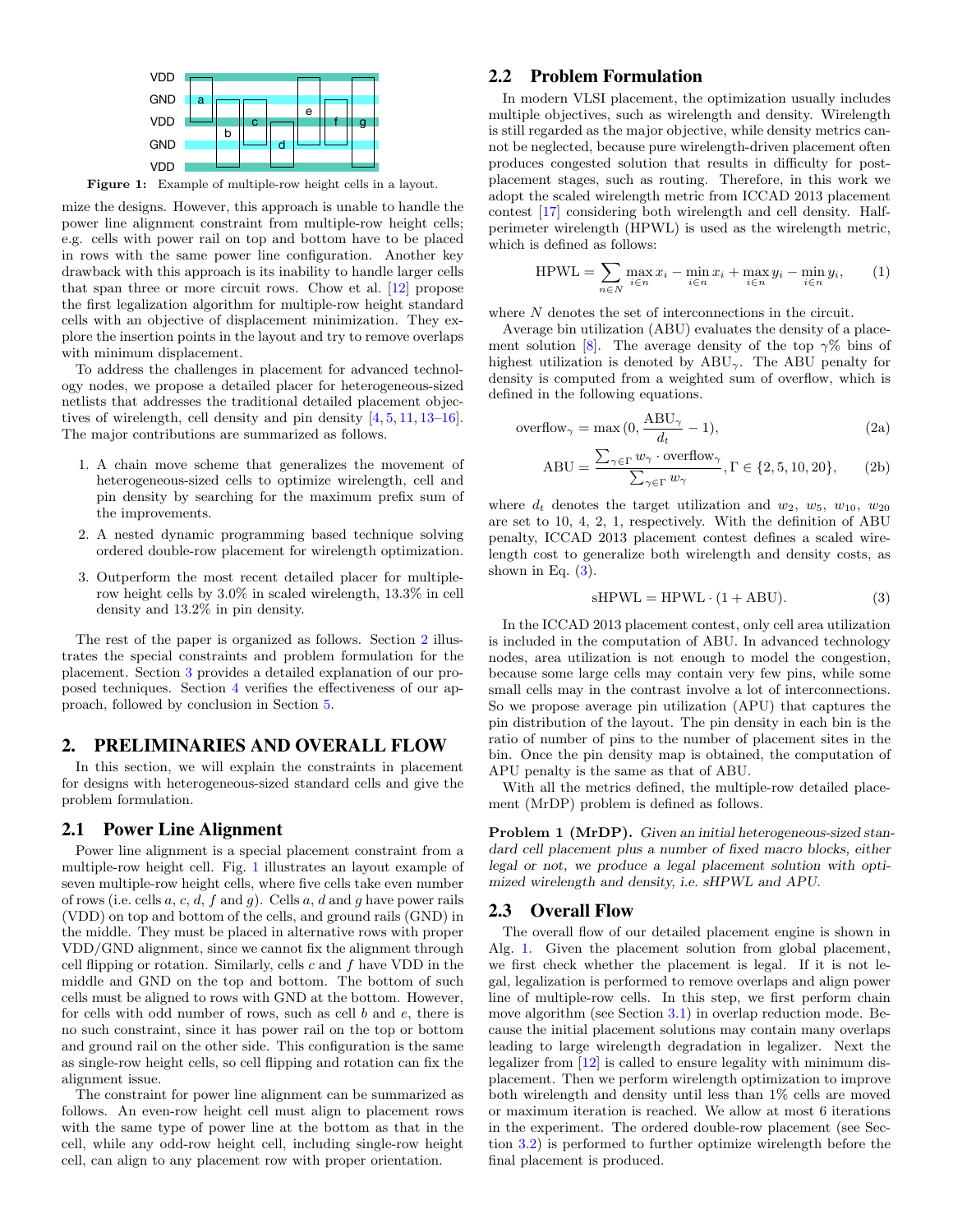#### Algorithm 1 Overall Placement Flow

Input: A set of placed cells C in the layout.

Output: Legal placement with optimized wirelength and density.

- 1: if placement is not legal then
- 2: Perform Chain Move in overlap reduction mode;
- 3: Perform legalization if still not legal;
- 4: end if
- 5: repeat
- 6: Perform Chain Move in wirelength mode;
- 7: until converged or maximum iteration reached
- 8: Perform ordered double-row placement;

<span id="page-2-4"></span><span id="page-2-2"></span>

Figure 2: Example of (a) placement with multiple-row height cells (b) inserting another cell  $t$  by slightly shifting cell  $g$  and  $j$ .

# <span id="page-2-0"></span>3. DETAILED PLACEMENT FOR MULTIPLE-ROW CELLS

In this section, we will explain our placement algorithms such as Chain Move and Ordered Double-Row Placement in details.

# <span id="page-2-1"></span>3.1 Chain Move Algorithm

One of the typical detailed placement approaches is to improve wirelength in a cell-by-cell manner; i.e. pick a cell and move to better position or try to swap with another cell for better wirelength [\[4,](#page-6-2) [14,](#page-7-7) [15\]](#page-7-8). It is proved to be very effective in the detailed placement for single-row cells. However, the situation changes when it comes to multiple-row height cells. Since a multiplerow height cell occupies the space of contiguous rows, it is more likely to involve overlaps with multiple cells, which results in the failure of position search with previous approach. Fig.  $2(a)$ gives an example of placement which is difficult to insert another multiple-row height cell  $t$  into the dashed region without perturbing at least two cells. With slightly shifting cells  $g$  and  $j$ , shown as Fig.  $2(b)$ , cell t can be placed in the dashed region without overlap. Similar situation may also occur to very large single-row height cells which are difficult to be fit into dense regions without perturbation of multiple cells.

If it is able to allow the movement of multiple cells at a time, there will be more candidate positions for better placement quality. Inspired by density preserving refinement from [\[9\]](#page-7-9) and gain map from  $[18, 19]$  $[18, 19]$ , we develop an algorithm to allow other cells to move together when optimizing a target cell.

Definition 1 (Chain Move). Each chain move contains a set of movements for one or several cells.

A chain move involving multiple cells is usually triggered by the attempts of inserting a cell into a position resulting in overlaps with existing cells in that region, so the overlapped cells need to find new positions to resolve overlaps. If a cell is placed to a position without any overlap, there is only a single movement in the chain move.

Definition 2 (Cell Pool). It is a queue structure used for temporary storage of cells within a chain move.

In the example of Fig. [2,](#page-2-4) cell  $t$  overlaps with cells  $g$  and  $j$  when inserted to the dashed region, so cells  $g$  and  $j$  are added to the cell pool. In the following steps, cells in the cell pool are first popped out and placed until the cell pool goes empty, which indicates the end of a chain move.

<span id="page-2-6"></span><span id="page-2-5"></span>

<span id="page-2-8"></span><span id="page-2-7"></span><span id="page-2-3"></span>Figure 3: A chain move example of (a) 1st movement: place cell t to  $p_1$  from  $p_1^0$  and push overlapped cell g and j to cell pool (b) 2nd movement: pop cell  $g$  from cell pool and place to  $p_2$  from  $p_2^0$  (c) 3rd movement: pop cell  $j$  from cell pool and place to  $p_3$  from  $p_3^0$  (d) corresponding chain move entry in scoreboard.

Definition 3 (Scoreboard). It consists of an array of chain move entries with corresponding changes in wirelength cost for each chain move.

Since the positions of all cells are determined at the end of a chain move, we can compute accurate wirelength cost and record the differences with that at the beginning of the chain move. The scoreboard can help find a cumulatively good solution instead of that in a very greedy approach which usually requires improvements in each movement.

For the chain move example in Fig. [2,](#page-2-4) Fig. [3](#page-2-5) gives the corresponding example of interaction between the cell pool and scoreboard. Here the horizontal cylinders on top of each Fig.  $3(a)$  to  $3(c)$  indicate the status of the cell pool before any movement, while the ones on the bottom indicate the status after the movements. At the beginning of the 1st movement, the cell pool is empty. Cell t is moved to position  $p_1$  from  $p_1^0$  but results in overlap with cells  $g$  and  $j$  during the 1st movement, so they are pushed into the cell pool. In the 2nd movement, cell  $g$  is popped from the cell pool and moved to position  $p_2$  from  $p_2^0$  to resolve overlap. Similarly, the 3rd movement places cell  $j$  to position  $p_3$ from  $p_3^0$ . Fig. [3\(d\)](#page-2-8) shows the corresponding chain move entry in the scoreboard, which not only records each movement but also the change of wirelength cost before and after this chain move.

#### *3.1.1 Overview of Chain Move Algorithm*

The overview of the chain move algorithm is shown in Alg. [2](#page-0-0) and the notations are defined in Table [1.](#page-3-0) In general each cell is only allowed to move once during one iteration. The function ReorderCells in line 1 of Alg. [2](#page-0-0) shuffles the cell sequence in  $C$ . Then cell set  $C$  is copied to a first-in-first-out queue structure and the main loop of chain move algorithm begins.

Within the loop, we first try to fetch a cell from the cell pool. If the cell pool is empty, we then obtain the first cell  $c_i$  in  $C$ . Then region  $r_i$  for cell  $c_i$  is computed for search of candidate positions, which is completed by function ComputeSearchRegion.

For each candidate position  $a_j$  in  $A_i$ , the cost is computed by function ComputeMoveCost and the position with the best cost is applied to the cell from lines 15 to 28. When applying the best position, it is necessary to push all the overlapped cells in  $O<sub>b</sub>$  to the cell pool and update the movement records in the scoreboard. If the cell pool goes to empty after a movement,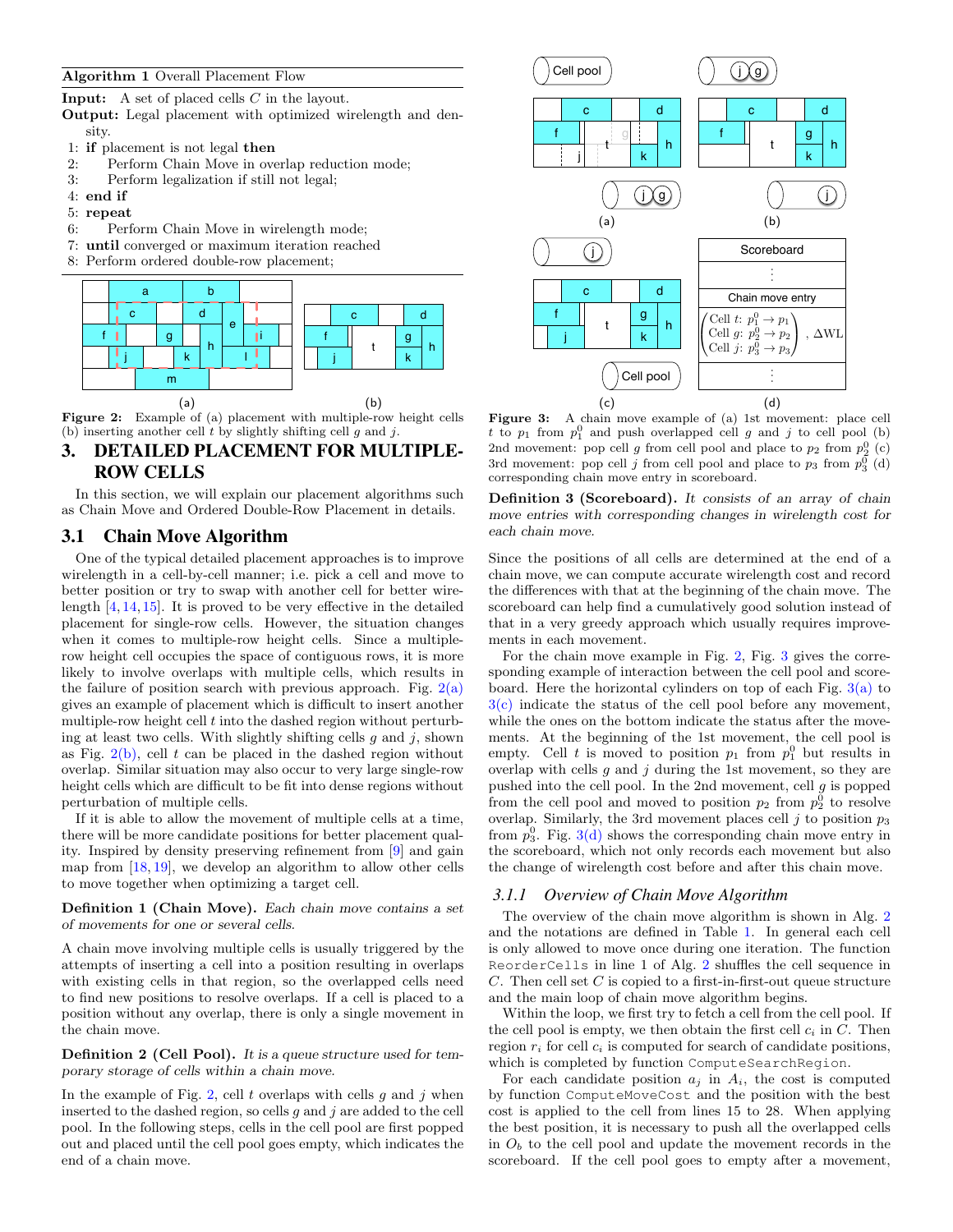Table 1: Notations used in Chain Move Algorithm

<span id="page-3-0"></span>

| Pool               | The cell pool.                                          |
|--------------------|---------------------------------------------------------|
| Board              | The scoreboard.                                         |
| $p_i^0$            | Initial position of Cell $c_i$ .                        |
| $p_i$              | Candidate position of cell $c_i$ .                      |
| $O_i$              | The set of cells overlapping with cell $c_i$ at $p_i$ . |
| $cost_i$           | The cost of cell $c_i$ at $p_i$ .                       |
| $p_b, O_b, cost_b$ | Correspond to best $p_i, O_i, cost_i$ , respectively.   |

#### Algorithm 2 Chain Move Algorithm

| <b>Input:</b> A set of placed cells $C$ in the layout.              |  |  |  |  |  |  |  |  |  |  |
|---------------------------------------------------------------------|--|--|--|--|--|--|--|--|--|--|
| <b>Output:</b> Move cells to minimize wirelength cost.              |  |  |  |  |  |  |  |  |  |  |
| 1: ReorderCells $(C)$ ;                                             |  |  |  |  |  |  |  |  |  |  |
| 2: Re-structure $C$ as a queue;                                     |  |  |  |  |  |  |  |  |  |  |
| 3: while C is not empty or Pool is not empty do                     |  |  |  |  |  |  |  |  |  |  |
| <b>if</b> <i>Pool</i> is not empty <b>then</b>                      |  |  |  |  |  |  |  |  |  |  |
| $c_i \leftarrow Pool.pop();$                                        |  |  |  |  |  |  |  |  |  |  |
| else                                                                |  |  |  |  |  |  |  |  |  |  |
| $c_i \leftarrow C.\text{pop}$ .                                     |  |  |  |  |  |  |  |  |  |  |
| <b>if</b> $c_i$ has already been moved <b>then</b>                  |  |  |  |  |  |  |  |  |  |  |
| Continue;                                                           |  |  |  |  |  |  |  |  |  |  |
| end if                                                              |  |  |  |  |  |  |  |  |  |  |
| end if                                                              |  |  |  |  |  |  |  |  |  |  |
| $r_i \leftarrow$ ComputeSearchReqion $(c_i)$ ;                      |  |  |  |  |  |  |  |  |  |  |
| $A_i \leftarrow$ collect candidate positions in $r_i$ ;             |  |  |  |  |  |  |  |  |  |  |
| $cost_b \leftarrow \infty$ ;                                        |  |  |  |  |  |  |  |  |  |  |
| for each $a_i \in A_i$ do                                           |  |  |  |  |  |  |  |  |  |  |
| $(cost_i, p_i, O_i) \leftarrow$ ComputeMoveCost $(c_i, a_j)$ ;      |  |  |  |  |  |  |  |  |  |  |
| if $cost_i < cost_b$ then                                           |  |  |  |  |  |  |  |  |  |  |
| $cost_b \leftarrow cost_i; p_b \leftarrow p_i; O_b \leftarrow O_i;$ |  |  |  |  |  |  |  |  |  |  |
| end if                                                              |  |  |  |  |  |  |  |  |  |  |
| end for                                                             |  |  |  |  |  |  |  |  |  |  |
| Move $c_i$ to $p_b$ :                                               |  |  |  |  |  |  |  |  |  |  |
| $Pool.push(O_b);$                                                   |  |  |  |  |  |  |  |  |  |  |
| <i>Board.last.append</i> $(c_i, p_i^0 \rightarrow p_b);$            |  |  |  |  |  |  |  |  |  |  |
| <b>if</b> <i>Pool</i> is empty <b>then</b>                          |  |  |  |  |  |  |  |  |  |  |
| Compute $\Delta WL$ for <i>Board</i> .last;                         |  |  |  |  |  |  |  |  |  |  |
| end if                                                              |  |  |  |  |  |  |  |  |  |  |
| 27: end while                                                       |  |  |  |  |  |  |  |  |  |  |
| 28: BacktraceToBestEntry(C, $Board$ );                              |  |  |  |  |  |  |  |  |  |  |
|                                                                     |  |  |  |  |  |  |  |  |  |  |

which means the end of the chain move, we can now compute the accurate wirelength change and update the scoreboard. At the end of each pass, function BacktraceToBestEntry scans the scoreboard to find the best cumulative wirelength.

#### *3.1.2 Max Prefix Sum of Wirelength Improvement*

Like that in the well-known KL and FM partitioning algorithm [\[18](#page-7-10)[,19\]](#page-7-11), we have a scoreboard that records the wirelength changes in each chain move, which helps find the maximum prefix sum of wirelength improvement by BacktraceToBestEntry. So the chain move scheme allows temporary degradation of wirelength as long as it eventually achieves better solutions, which can help find the best cumulative wirelength.

#### *3.1.3 Constraints to Chain Move*

There exist corner cases where a cell may fail to find any legal position in its search region. The corner case is likely to be triggered when all cells in a dense region have already been moved in this pass, because each cell is only allowed to move once in each pass. If such corner cases are triggered, we discard current chain and recover all the movements in this chain. Another corner case lies in the involvement of too many cells in a chain, which may result in the difficulty in searching for legal positions for the last cell. Therefore, we set an upper bound to the length of a chain to avoid long chains. Any chain exceeding the upper bound will

trigger the discarding process. The maximum length of chain is set to 10000, but it is never triggered in the experiment.

#### Lemma 1. If the placement is legal at the beginning of a chain move, the legality is maintained at the end of the chain move.

PROOF. If the chain is discarded, all movements are recovered, so there is no perturbation to the placement. Otherwise, the chain ends because the cell pool goes empty, which means the last movement does not cause any overlap. So the placement is still legal at the end of the chain move. The maintenance of legality is very meaningful to avoid wirelength degradation from extra legalization effort.  $\square$ 

### *3.1.4 Visiting Order of Cells*

The visiting order of cells during each pass matters to the solution quality. If we keep a fixed order for each iteration, the wirelength saturates quickly and fails to descent further. So a suitable visiting order is essential to the solution quality under different objectives. Here we discuss the details about the function ReorderCells for different optimization objectives. In overlap reduction mode, multiple-row height cells and large cells have higher priority, because it is easier for small cells to find overlap-free positions and thus a legal placement can be found more efficiently. When it comes to wirelength minimization from a legal placement, those cells far away from their optimal regions are granted with high priority, because higher gain can be achieved by moving cells with longer distances.

#### *3.1.5 Search Region Computation*

We discuss the function ComputeSearchRegion here on search region computation. First we compute the optimal region as most previous global move algorithms do [\[14\]](#page-7-7), but it is often congested. We extend the optimal region by mirroring the original position of the cell to the center of the optimal region and form a new box. Any bin intersecting with the search region will be considered for collection of candidate positions to the set  $A_i$ . We check bins from the ones close to the optimal region to farther ones. We observe that after several updates in line 18 to 20 for each cell, the final solution quality converges. To save runtime we exit early from the loop after trying several positions for each cell in the experiment.

#### *3.1.6 Move Cost Computation*

Now we explain the function ComputeMoveCost. The objective of the placement includes wirelength and density. In addition, each movement may lead to overlapping cells that will be collected to the cell pool. So the cost consists of three parts: wirelength cost, density cost, and overlap cost, shown as follows,

<span id="page-3-1"></span>
$$
cost = \Delta WL \cdot (1 + \alpha \cdot c_d) + \beta \cdot c_{ov}, \tag{4}
$$

where  $\Delta \text{WL}$  denotes the wirelength cost,  $c_d$  denotes density cost and  $c_{ov}$  denotes the overlap cost. The weights  $\alpha$  and  $\beta$  are set to 1.5 and 0.5 in the experiment.

Wirelength cost is in general defined as the HPWL change for the movement. However, if the cell is connected to some cells in the cell pool whose positions are not determined yet, such connections are ignored.

In the density cost, we consider both area density and pin density. In the placement that involves multiple-row height cells, the cells can be very large and result in the intersections with multiple bins. So the density increases in all bins are summed up for cost. Let  $c_{ad}$  denote the cost of area density and  $c_{pd}$  denote the cost of pin density. Let  $B$  be the set of bins intersected with the cell  $c_i$  at candidate position  $p_i$  and  $d_a(b)$  and  $d_p(b)$  denote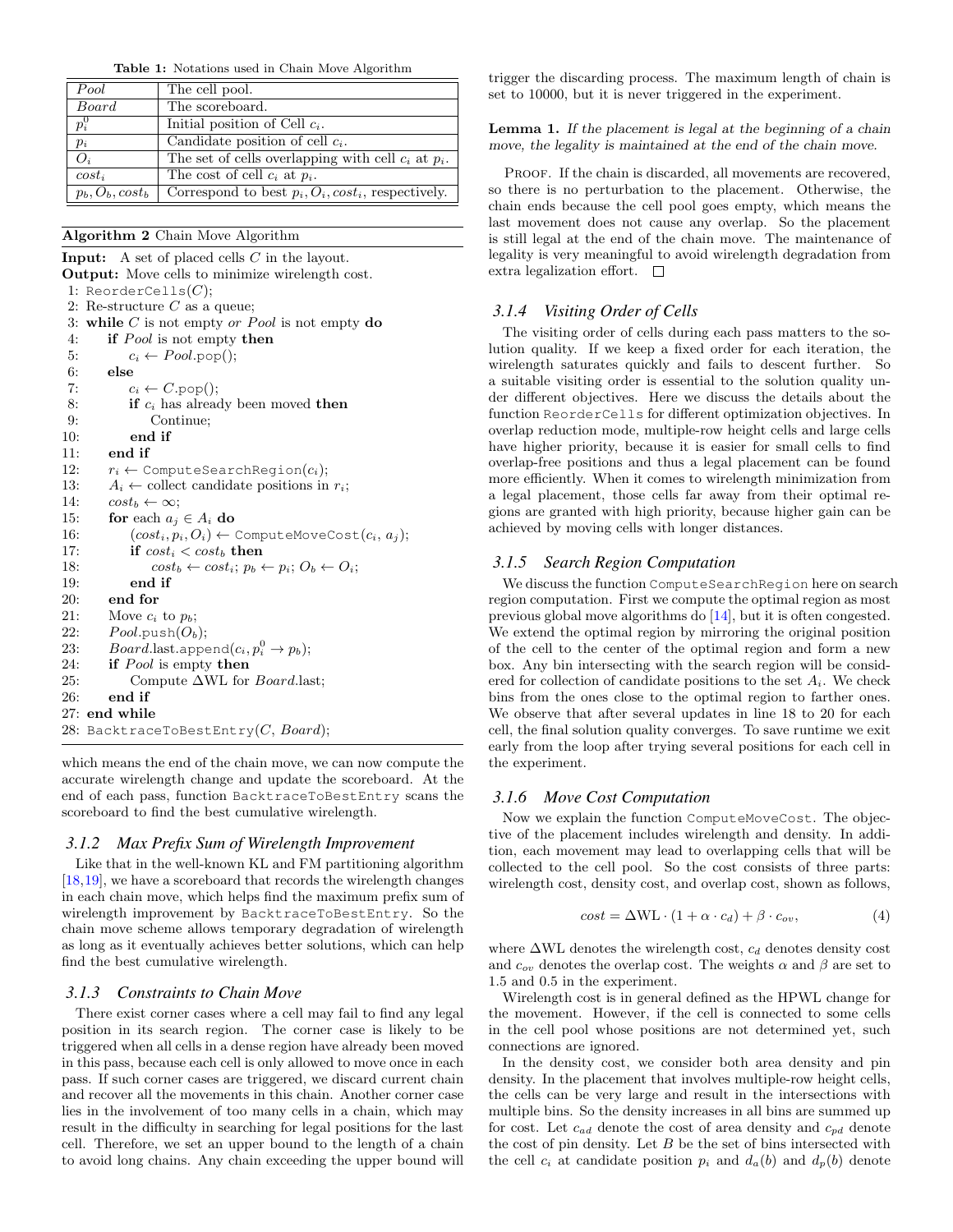the original area and pin density for bin b.

$$
c_{ad} = \sum_{b \in B} \sum_{\gamma \in \Gamma} w_{\gamma} \cdot f(d_a, \Delta d_a, \text{ABU}_{\gamma}), \tag{5a}
$$

$$
c_{pd} = \sum_{b \in B} \sum_{\gamma \in \Gamma} w_{\gamma} \cdot f(d_p, \Delta d_p, \text{APU}_{\gamma}), \tag{5b}
$$

$$
c_d = 0.5 \times \left(\frac{c_{ad}}{d_t^a} + \frac{c_{pd}}{d_t^p}\right),\tag{5c}
$$

$$
f(d, \Delta d, \overline{d}) = \begin{cases} \frac{\Delta d}{d}, & \text{if } d + \Delta d \ge \overline{d}, \\ 0, & \text{otherwise}, \end{cases}
$$
(5d)

where  $\Delta d_a$  and  $\Delta d_p$  denote the area and pin density increase in each bin,  $d_t^a$  and  $d_t^p$  denote the target area and pin density for the layout, respectively. Function f computes the density cost and the cost only happens when the new density exceeds the average density of the top  $\gamma\%$  bins. Although the weights for  $c_{ad}$  and  $c_{pd}$ can be adjusted for different targets, we set them equal in the experiment for simplicity.

The overlap cost  $c_{ov}$  is defined as the total area of overlapped cells times the total number of pins divided by row height. As the overlapped cells need to be inserted to the cell pool which results in the inaccuracy of wirelength cost computation, fewer pins are preferred for less contribution to the wirelength cost.

There are some hard constraints for a candidate position that lead to invalidate this candidate. Each overlapped cell must be no larger than current cell; otherwise, it is even more difficult to find legal positions for those overlapped cells. The overlapped cells must not be moved yet in current pass, because each cell can only move once within each pass of iteration.

#### *3.1.7 Various Optimization Modes*

The Chain Move algorithm can be configured to either overlap reduction or wirelength minimization. The main difference lies in the function BacktraceToBestEntry which will not be called in overlap reduction mode, because we observe that applying all the chain moves removes most of the overlaps regardless of potential wirelength degradation. Empirically we often still get some wirelength improvements. In this mode, there is an additional part of displacement cost added to Eq. [\(4\)](#page-3-1). The purpose of the displacement cost is to reduce the perturbation to the global placement solution.

In wirelength minimization mode, we also perform local clustering of horizontally abutting cells in every odd iteration if we detect they become the bottlenecks of wirelength reduction. After chain move iterations, we fix multiple-row height cells and perform conventional global move to single-row height cells for further wirelength improvements. This incremental step usually converges at 1 or 2 iterations.

#### <span id="page-4-0"></span>3.2 Ordered Double-Row Placement

The ordered single-row placement has been well explored in detailed placement for wirelength minimization and legalization [\[13,](#page-7-3) [16,](#page-7-4) [20–](#page-7-12)[23\]](#page-7-13). There are also many single-row algorithms designed for manufacturability compliance, such as multiple patterning lithography, FinFET process and E-beam lithography [\[24](#page-7-14)[–30\]](#page-7-15). The problem can be formulated into a dual min-cost flow problem that can be solved in  $\mathcal{O}(n^2 \log m^2)$  time complexity for wirelength minimization  $[20]$ , where *n* is the number of cells in a row and  $m$  is the number of nets involved. The runtime is reduced to  $\mathcal{O}(m \log m)$  by the clumping algorithm from [\[21\]](#page-7-16). If each cell in a row has a maximum displacement  $M$ , the problem can be transferred to a shortest path problem and a dynamic programming (DP) based algorithm is able to solve the problem in  $\mathcal{O}(M^2n)$  [\[16,](#page-7-4) [26\]](#page-7-17). It can be further improved to  $\mathcal{O}(Mn)$  by exploiting the monotonicity and pruning the solution space [\[30\]](#page-7-15). However, most of these algorithms only focus on single-row placement and are not able to deal with multiple-row height cells. Here

<span id="page-4-2"></span><span id="page-4-1"></span>

<span id="page-4-3"></span>Figure 4: Example of (a) an ideal case in ordered double-row placement (b) a general case with large splitting cells and crossing cells such as cells  $e$  and  $j$ .

we define an ordered double-row placement problem as follows.

Problem 2 (Ordered Double-Row Placement). Given two rows of cells that are ordered from left to right in each row, horizontally move the cells to optimize HPWL without ruining the order of cells in each row.

Please note that the two sequences of cells may contain multiplerow height cells, shown as Fig. [4.](#page-4-1) Here are several definitions to the cells in the double-row placement problem.

Definition 4 (Double-Row Region  $R_{dr}$ ). The rectangular region defined by the target two rows to be solved.

The target rows to be solved by double-row placement form a rectangular box. The region defined by the other rows will be referred to as a region outside the double-row region, denoted by  $\overline{R}_{dr}.$ 

Definition 5 (Splitting Cell). Any multiple-row height cell spans both rows in  $R_{dr}$ .

In Fig. [4,](#page-4-1) cells e and i cover both lower and upper row in  $R_{dr}$ , so they are considered as splitting cells.

Definition 6 (Crossing cell). Any multiple-row cell spans only one of the two rows in  $R_{dr}$ .

Cells like  $g$  and  $j$  in Fig. [4](#page-4-1) either take the lower or upper row in  $R_{dr}$ , and also intersect with  $\overline{R}_{dr}$ . They are considered as crossing cells.

There are several cases to this problem. The ideal case is that the double-row placement problem only consists of single-row height cells and double-row height splitting cells, which means all the cells will lie in  $R_{dr}$ , shown as Fig. [4\(a\).](#page-4-2) Two splitting cells e and i separate the each row into three parts, i.e. partition 1, 2, and 3. But this is not often true due to the existence of crossing cells and large splitting cells. Fig. [4\(b\)](#page-4-3) gives a general case for the double-row placement problem where some splitting cells and crossing cells span more than two rows. In this case where cells e,  $q$ , and  $j$  spread out of the rows, their movements must keep the order within the two rows and not cause any overlap in the other rows. We will first explain the algorithm with the ideal case in Fig.  $4(a)$  and extend it to handle the general cases. For simplicity, we further assume in the ideal case, there is no inter-row connection between cells in the lower and upper row within each partition. The general double-row placement problem without ordering constraints is very difficult, since the general single-row placement problem is already known as  $\mathcal{NP}$ -hard [\[31\]](#page-7-18).

#### *3.2.1 Nested Shortest Path Problem*

We first formulate the ordered double-row placement problem into a nested shortest path problem with outer and inner level.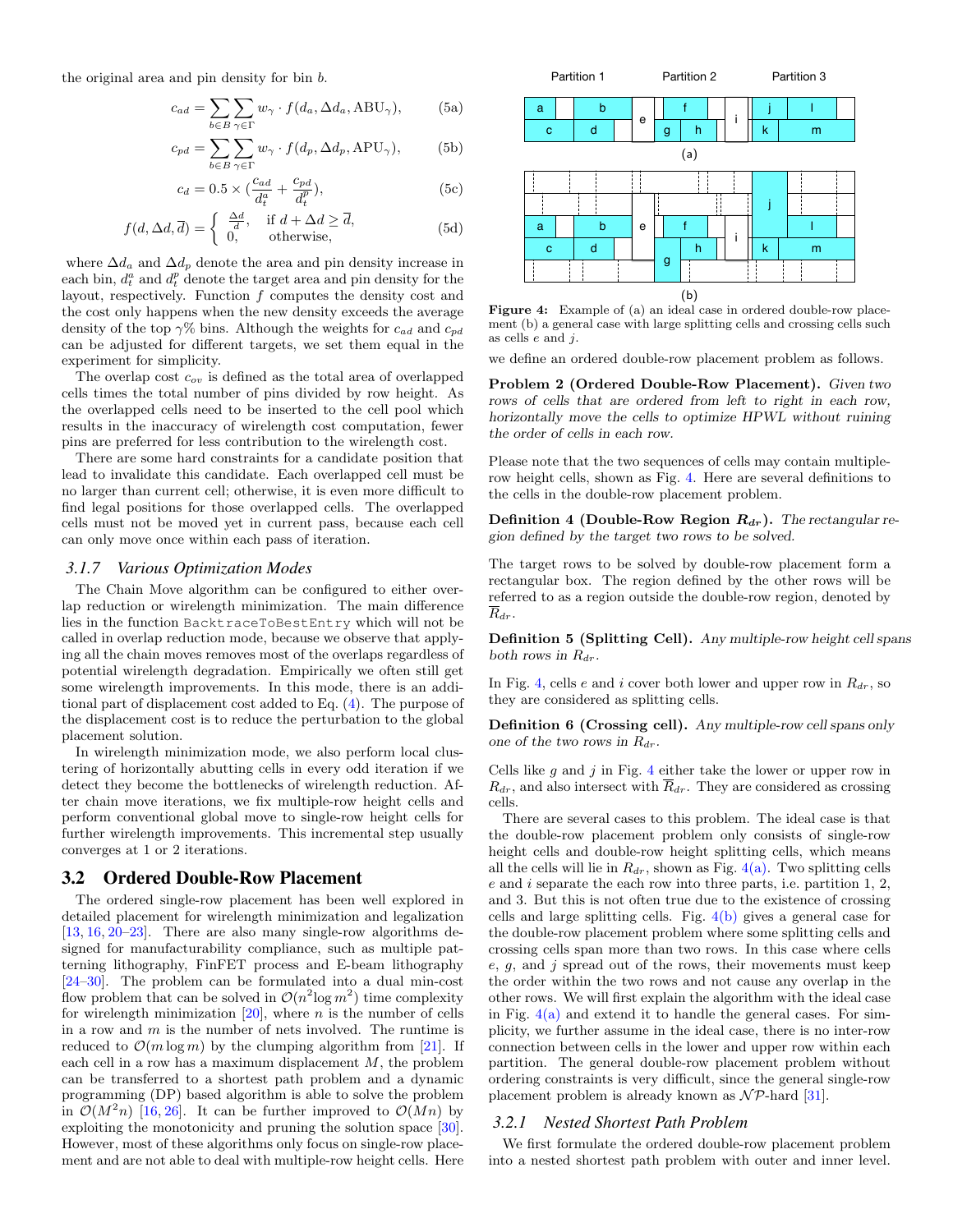Table 2: Notations in Ordered Double-Row Placement

<span id="page-5-0"></span>

| $\boldsymbol{M}$ | Maximum displacement for a cell.                        |
|------------------|---------------------------------------------------------|
| $d_i$            | The displacement of cell $c_i$ , $-M \leq d_i \leq M$ . |
| $z_i$            | A splitting cell in the splitting cell set $SC$ .       |
| $y_i$            | A crossing cell in the crossing cell set $CC$ .         |
| $v_i$            | A single-row height cell or crossing cell in the        |
|                  | lower row of a partition.                               |
| $u_i$            | A single-row height cell or crossing cell in the        |
|                  | upper row of a partition.                               |
| $PC_i$           | The set of cells in the partition between split-        |
|                  | ting cell $z_{i-1}$ and $z_i$ .                         |

Then we solve it with a nested dynamic programming algorithm. Table [2](#page-5-0) gives the notations used in the ordered double-row placement problem. We define the maximum displacement  $M$  such that each cell has  $K = 2M + 1$  displacement values. Let  $z_{ij}$  denote the j<sup>th</sup> position for splitting cell  $z_i$ . Let r be the number of splitting cells in  $R_{dr}$ , b be the number of cells in the lower row of a partition, and t be the number of cells in the upper row of a partition.

The key observation to the ordered double-row placement problem is the independence of sub-problems within each partition providing the positions of splitting cells fixed. For instance, the sub-problem for cells in partition 1 of Fig.  $4(a)$  becomes independent as long as the position of splitting cell e is determined. Similarly, the sub-problem in partition 2 only relies on the positions of splitting cells  $e$  and  $i$ . Therefore, if we can determine the positions of the splitting cells, it is possible to solve the corresponding independent sub-problem. With such observation, we formulate a nested shortest path problem shown as Fig. [5,](#page-6-6) where we solve the positions of all the splitting cells with an outer-level shortest path problem whose edge weights are determined by a set of inner-level problems.

Fig.  $5(a)$  gives the graph representation of the outer-level shortest path algorithm where each node denotes a candidate position of a splitting cell. We need to find the shortest path from s to t. However, the weights of edges in Fig.  $5(a)$  are not determined yet because the minimum placement cost for cells within each partition is still unknown. With the previous independence property, we can compute the weight of any edge  $z_{i-1,k} \rightarrow z_{ij}$  by solving the inner-level problem shown in Fig.  $5(b)$ . The inner-level problem consists of two shortest path problems for the lower and upper row in the partition. These two shortest path problems are independent due to the assumption in ideal case that there is no inter-row connection in a partition. Node  $z_{i-1,k}$  and  $z_{ij}$  serve as the starting and terminating node in the inner-level problem.

#### *3.2.2 Nested Dynamic Programming*

In general any algorithm that solves shortest path can be applied to the nested shortest path problem defined above. For efficiency, we adapt the dynamic programming algorithm in [\[30\]](#page-7-15) to solve the nested shortest path problem in the ordered doublerow placement, which results in a nested dynamic programming scheme. Alg. [3](#page-0-0) gives the skeleton of the nested dynamic programming algorithm. To highlight the nesting scheme, we omit the details that are the same as the ordered single-row placement and only keep the simplified key steps. The algorithm calls the function SolveOuterLevel to solve the outer-level shortest path problem. The kernel procedure of SolveOuterLevel lies in the three loops from lines 7 to 15. The cost of each candidate position is evaluated in lines 10 to 12 where function ComputeDPCost computes the cost for  $z_{i-1}$  and  $z_{ij}$  themselves and function SolveInnerLevel solves the inner-level problem for cost in the partition. Within a partition, SolveInnerLevel computes the cost of lower and upper row separately with the cost function ComputeDPCost and return the total cost. Since the dynamic programming for the inner-level problem is the same as single-row version in the ideal case, the details are omitted.

#### Algorithm 3 Ordered Double-Row Placement

```
Input: Two ordered sequences of cells.
Output: Shift cells to minimize wirelength.
 1: \ldots // prepare data SC
 2: SolveOuterLevel(SC);3: return
 4:
 5: function SolveOuterLevel(SC)
 rac{6}{7}7: for each z_i \in SC, i \leftarrow 2 to r do<br>8: for each d_i \in [-M, M] do
 8: for each d_i \in [-M, M] do<br>9: for each d_{i-1} \in [-M, M]9: for each d_{i-1} \in [-M, M] do<br>10: cost_i(d_i) \leftarrow \text{ComputeDPC}10: cost_i(d_i) \leftarrow ComputeDPCost(d_{i-1}, d_i)<br>11: +SolveInnerLevel(d_{i-1}, d_i)11: +SolveInnerLevel(d_{i-1}, d_i, PC_i);<br>12: // process cost_i(d_i) in DP
12: \ldots // process cost_i(d_i) in DP<br>13: end for
13: end for
              end for
15: end for
16: \ldots // apply solution 17: end function
     end function
18:
19: function SolveInnerLevel(d_{i-1}, d_i, PC_i)20: cost_1 \leftarrow \text{solve DP} for lower row in PC_i;<br>21: cost_2 \leftarrow \text{solve DP} for upper row in PC_i;
21: cost_2 \leftarrow solve DP for upper row in PC_i;<br>22: return cost_1 + cost_2;
          return cost_1 + cost_2;
23: end function
```
The wirelength cost computed in ComputeDPCost adopts the cost function defined in [\[14\]](#page-7-7) for single-row placement. If a cell  $c_i$  connects to another cell  $c_j$  in the same row and  $c_j$  is on the left of  $c_i$ , we assume the position of  $c_j$  is on the left boundary of the row for wirelength cost computation; if  $c_j$  is on the right of  $c_i$  in the same row, the position of  $c_j$  is assumed to be the right boundary of the row. For any  $c_i$  in a different row to  $c_i$ , its actual position is used. This wirelength cost turns out to be equivalent to HPWL in single-row placement and the equivalence holds in the ideal case of double-row placement as well.

Lemma 2. Alg. [3](#page-0-0) gives optimal solution for the wirelength cost to the ordered double-row placement under the ideal case.

The proof is omitted here due to page limit.

The runtime for Alg. [3](#page-0-0) turns out to be  $\mathcal{O}(M^2n)$  where n is the total number of cells in  $R_{dr}$ . Considering the  $r + 1$  partitions defined by r splitting cells, within each partition  $PC_i$ , the lower row contains  $b_i$  cells and the upper row contains  $t_i$ cells. Assume ComputeDPCost takes constant time and  $n \gg r$ . The dynamic programming scheme takes  $\mathcal{O}(Mn)$  to solve single-row placement [\[30\]](#page-7-15). So solving partition  $PC<sub>i</sub>$  for one time takes  $\mathcal{O}(Mb_i)+\mathcal{O}(Mt_i)$  in SolveInnerLevel. The runtime complexity for Alg. [3](#page-0-0) can be computed as follows,

complexity 
$$
\approx \sum_{i=1}^{r+1} M \cdot (\mathcal{O}(Mb_i) + \mathcal{O}(Mt_i))
$$
  
=  $\mathcal{O}(M^2(n-r)) \approx \mathcal{O}(M^2n).$  (6)

#### *3.2.3 Extension To General Cases*

The potential overlaps to  $\overline{R}_{dr}$  must be considered due to the existence of large splitting cells and crossing cells in a general case. During the ordered double-row placement, any position of a cell overlapping with any placement site already taken by other cells in  $\overline{R}_{dr}$  should be avoided; i.e. assign a very large cost to such positions. We can add a large penalty to a position in ComputeDPCost without losing the optimality since such penalty only depends on the position of the cell itself.

However, under a general case, the wirelength cost computed by ComputeDPCost in the inner-level problem is no longer always equivalent to HPWL. because a cell in the lower row of a partition may have connection with another cell in the upper row. Such inaccuracy from the wirelength cost usually comes from short inter-row connections, so the overhead is small. Be-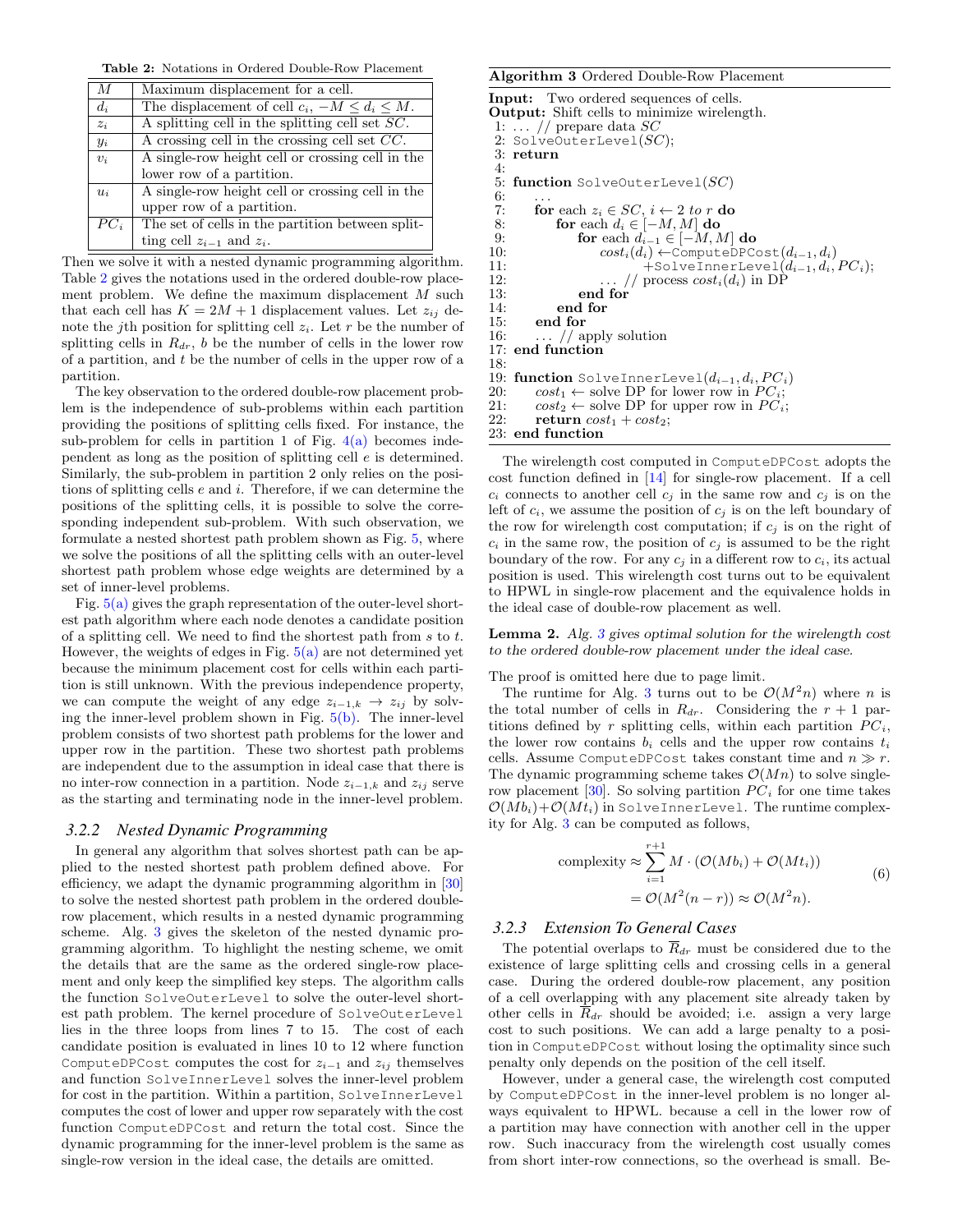<span id="page-6-7"></span><span id="page-6-6"></span>

Figure 5: (a) Outer-level shortest path problem that solves the positions of splitting cell  $z_1, z_2, \ldots, z_r$ . The weights of edges in each partition need to be computed by solving the inner-level problems and (b) an inner-level problem computes the edge weight of  $z_{i-1,k} \to z_{ij}$  by solving the shortest path problem of lower and upper row in the partition with given positions of the splitting cells  $z_{i-1,k}$  and  $z_{ij}$ .

sides wirelength, the nested dynamic programming scheme can also be adapted to support other objectives, such as displacement and local congestion.

Although ordered double-row placement can minimize wirelength, it may squeeze the whitespaces in dense regions and result in congestion. To mitigate such side effects, we fix the cells in congested regions and only move cells in low-density regions. In general the algorithm can also be applied to resolve overlaps for legalization, but the computation effort becomes an issue for layouts with large amount of overlaps due to its quadratic relation with maximum displacement. Therefore, we adopt it as an incremental optimization technique for legal designs.

#### <span id="page-6-4"></span>4. EXPERIMENTAL RESULTS

Our algorithm was implemented in C++ and tested on an eight-core 3.40 GHz Linux server with 32 GB RAM. Single thread is used in the experiment. We validate our algorithm on two sets of benchmarks. The first set of benchmarks are generated from ISPD05 placement benchmark suite by [\[11\]](#page-7-1) with only single-row and double-row height cells. Double-row height cells are randomly generated from about 30% single-row height cells. The state-of-the-art wirelength-driven global placer POLAR [\[9\]](#page-7-9) is used for global placement. We obtain the binary from [\[11\]](#page-7-1) and all the results are collected from our machine. The second set of benchmarks are modified from ICCAD14 placement benchmark suite [\[32\]](#page-7-19) in which we resize cells such as flip-flops to double-row height and some large cells such as NAND4\_X4 and INV\_X32 to three-row and four-row height cells. We adopt the evaluation script from ICCAD13 placement contest to verify the legality, wirelength and density of our placement solution. The bin sizes are set to  $9 \times 9$  row heights according to the evaluation script. The target pin density for APU evaluation is set to the average pin density of top 60% densest bins.

Table [3](#page-7-20) shows the information of benchmarks and comparison between our algorithm and [\[11\]](#page-7-1). The sizes of the designs vary from 200K to 2M with utilizations from 67.70% to 91.10%. The ratio of multiple-row height cells are shown as "DH". The wirelength for the input global placement solution is shown as "GP", which is not legalized yet. The results of our algorithm is shown as "MrDP". Runtime is shown as "CPU" in seconds.

Since [\[11\]](#page-7-1) only considers wirelength, we first compare wirelength in which MrDP achieves smaller HPWL in all benchmarks on an average of 1.2%. We can also see from the table that MrDP can achieve even more significant improvement in sHPWL, 3.0% on average, which indicates better cell density in the placement solution. The ABU penalty from MrDP is 13.3% smaller than that from [\[11\]](#page-7-1) and APU penalty shows 13.2% improvement. Although MrDP is slightly slower than  $[11]$ , even the largest benchmark with 2 million cells can be finished within 10 minutes, which is still <span id="page-6-8"></span>affordable in placement.

Table [4](#page-7-21) gives experimental results on modified ICCAD14 benchmarks. To the best of our knowledge, no published detailed placers are reported to explicitly handle such benchmarks with various multiple-row height cells yet. The ratio of multiple-row height cells varies from 17.17% to 41.09% for different benchmarks, shown as "MH". We keep the same target utilizations as the contest setting. The data under "Initial" denotes the evaluation of initial solutions that still contain overlaps. We can see that MrDP achieves 3.0% improvement in HPWL and 3.7% improvement in sHPWL. The cell and pin density penalty also decreases by 22.5% and 15.3% respectively.

We also study the trade-off between performance and runtime for different maximum displacement M in ordered double-row placement in Fig.  $6$ . With the increase of  $M$ , wirelength drops while the runtime rises quadratically. The wirelength starts to saturate after  $M$  goes larger than 8. To trade-off runtime and performance, we set M to 8 placement sites in the experiment. In addition, although we call  $[12]$  in the legalization step, it actually does nothing because the chain move in overlap reduction mode has already removed all overlaps in the experiment.

#### <span id="page-6-5"></span>5. CONCLUSION

In this paper, we have addressed the placement challenges in advanced technology nodes and proposed a detailed placer for heterogeneous-sized cells to help resolve these challenges. Two major techniques have been introduced to generalize the optimization of both single-row height cells and multiple-row height cells, including a chain move scheme to find maximum prefix sum of wirelength improvement and a nested dynamic programming algorithm for double-row placement. Experimental results demonstrate our algorithm outperforms the most recent detailed placer for multiple-row height cells in both wirelength and density.

#### 6. REFERENCES

- <span id="page-6-0"></span>Mark Po-Hung Lin, Chih-Cheng Hsu, and Yao-Tsung Chang. Recent research in clock power saving with multi-bit flip-flops. In Proc. MWSCAS, pages 1-4, 2011.
- [2] Chang-Cheng Tsai, Yiyu Shi, Guojie Luo, and Iris Hui-Ru Jiang. FF-Bond: multi-bit flip-flop bonding at placement. In Proc. ISPD, pages 147–153, 2013.
- <span id="page-6-1"></span>[3] Chih-Cheng Hsu, Yu-Chuan Chen, and Mark Po-Hung Lin. In-placement clock-tree aware multi-bit flip-flop generation for power optimization. In Proc. ICCAD, pages 592–598, 2013.
- <span id="page-6-2"></span>[4] Wing-Kai Chow, Jian Kuang, Xu He, Wenzan Cai, and Evangeline F. Y. Young. Cell density-driven detailed placement with displacement constraint. In Proc. ISPD, pages 3-10, 2014.
- <span id="page-6-3"></span>[5] Tung-Chieh Chen, Tien-Chang Hsu, Zhe-Wei Jiang, and Yao-Wen Chang. NTUplace: a ratio partitioning based placement algorithm for large-scale mixed-size designs. In Proc. ISPD, pages 236–238, 2005.